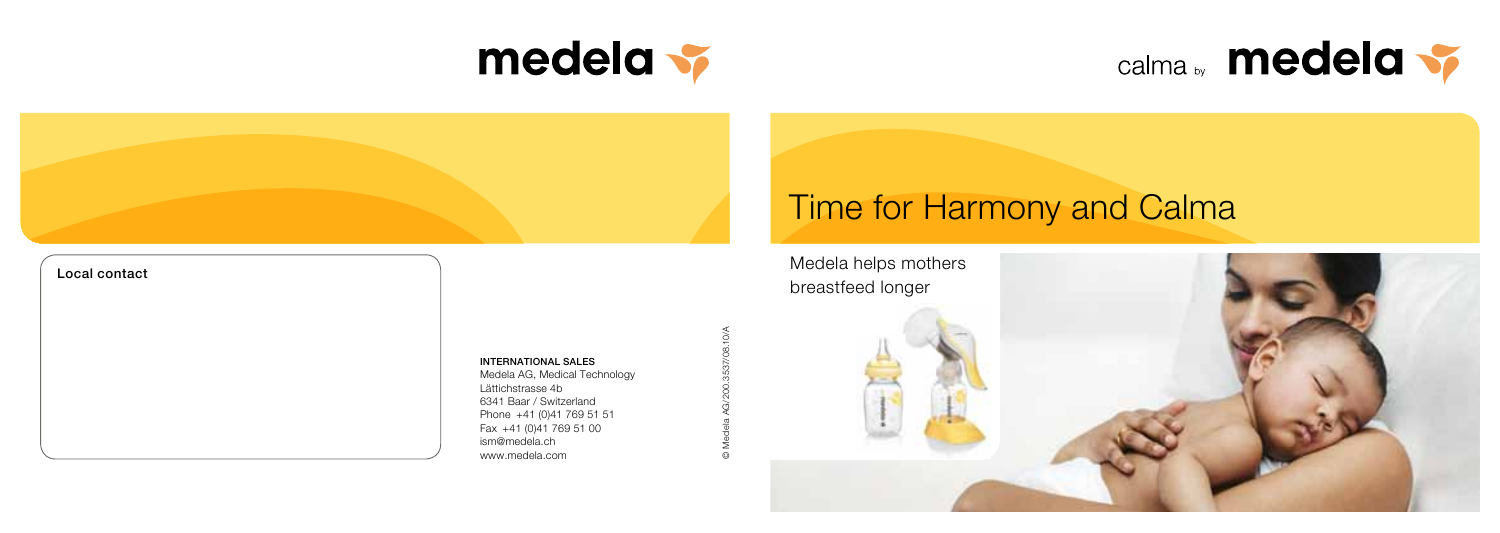#### From research to reality

Breastfeeding is one of the most natural things for mothers and babies. We wanted to fully understand how babies master this complex series of actions and got involved in research with scientists at the University of Western Australia. This close collaboration has resulted in a significant contribution to developing our understanding of the interaction between mother and baby during breastfeeding.

Through this collaboration we have gained insights that have significantly improved our products and have led to entirely new solutions. One of the most important results is the development of 2-Phase Expression Technology.

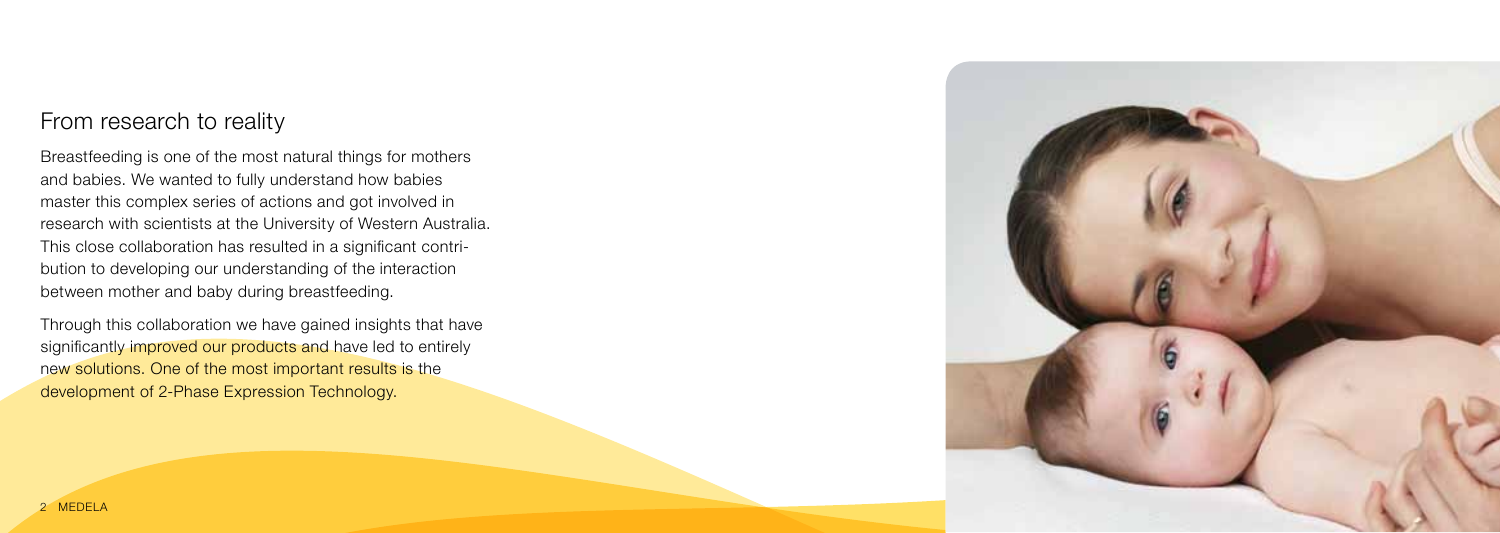# What makes the 2-Phase Expression Technology unique?

During our breastfeeding studies we have learned from those who know best: the babies. In nature, they first stimulate the breast with fast, light sucking, then follow with slower, deeper sucking when the milk flows. At Medela we integrated this natural sucking behaviour into our breastpumps and have created Harmony – the first manual breastpump to offer 2-Phase Expression Technology.



Expressing with Harmony is not only much more comfortable, but also very efficient. Mothers can significantly reduce the time taken to express, because the milk flows faster and more easily. Expressing after a breastfeeding session can help to stimulate milk production. Assembly is easy, and the pump is light and portable.

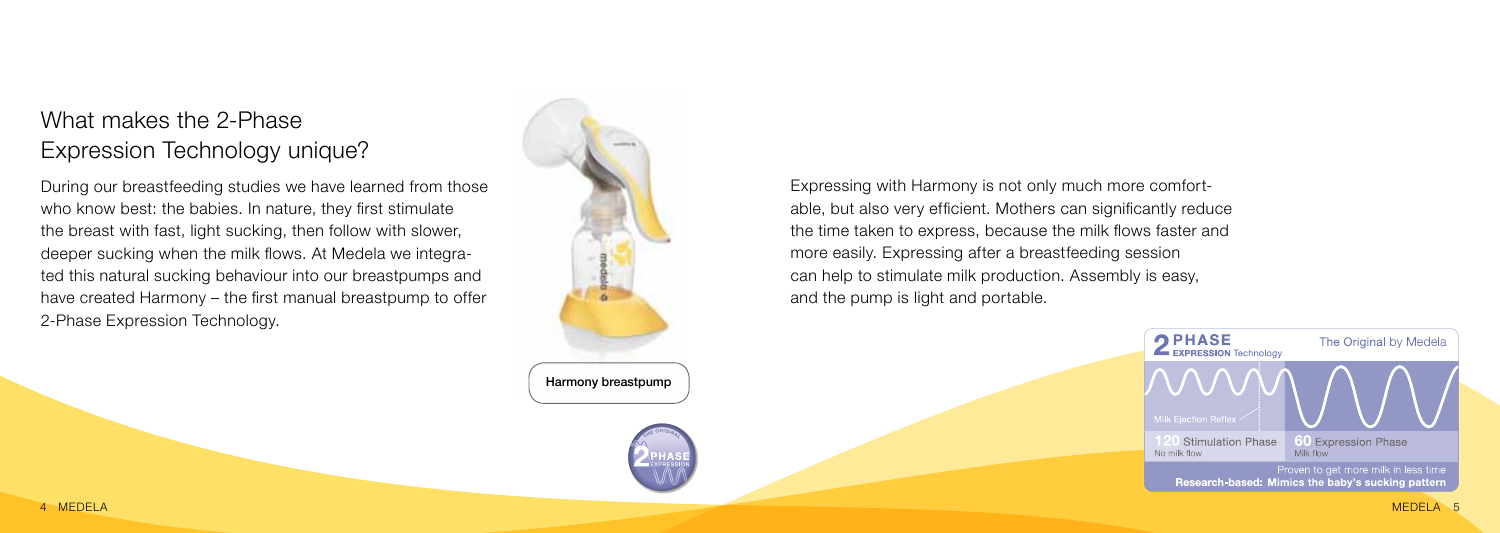### Harmony is the best solution when …

- … a convenient and compact manual breastpump is required.
- … a mother needs just a short time away from her baby.
- … a short term solution is needed to overcome breastfeeding problems.
- … help is needed with flat or inverted nipples (the pump can help to draw out the nipple).



### How does a baby feed at the breast?

During some of our most recent studies, we discovered that vacuum plays a key role in the baby's ability to breastfeed successfully. They learn that reward is not instant, and with a combination of tongue and jaw movement, they develop a unique feeding behaviour. They must work at the breast to feed successfully. Not so using a standard bottle and teat.

Mothers obviously want to make sure that the valuable breastmilk they have carefully expressed is fed back to their baby in the healthiest and best way possible. Medela offers innovative solutions with this in mind.



Baby applies vacuum  $\rightarrow$ milk flows

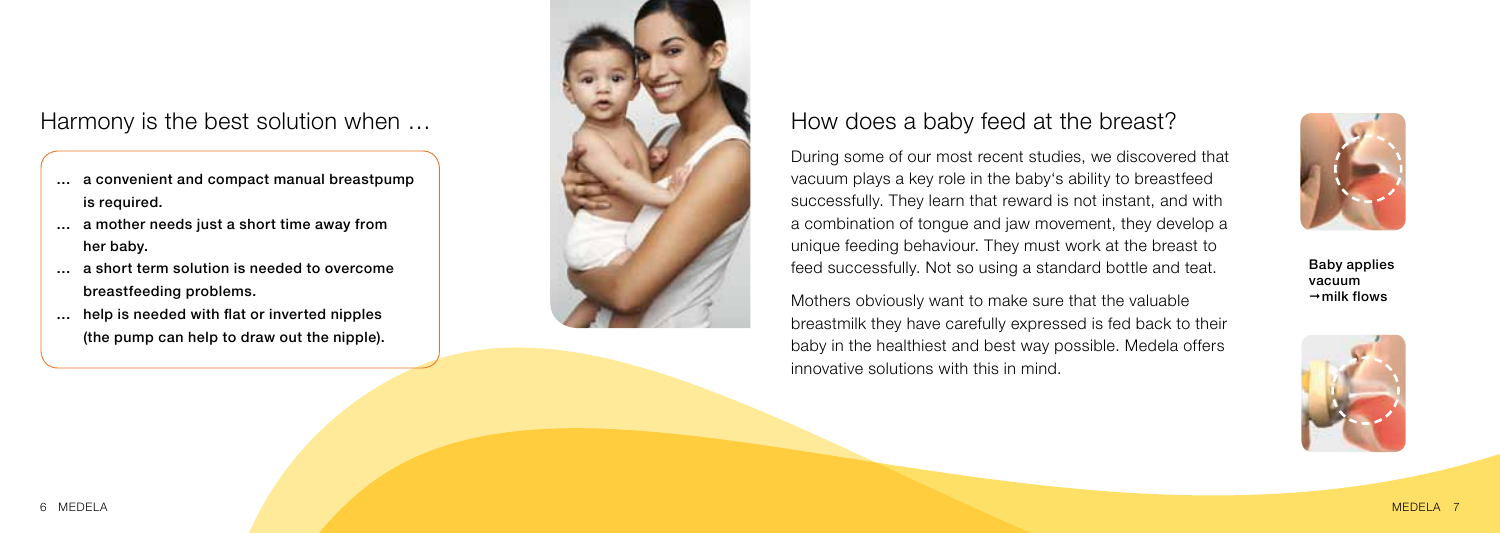#### Revolutionary innovation!

A conventional teat forces a baby to change his natural feeding behaviour. Even if the baby is not actively sucking, the milk flows freely and the baby must stop the flow of milk in order to pause and breathe.

To avoid this, we have developed a new feeding solution: Calma. With Calma, the milk will only flow if the baby works and creates a vacuum to withdraw the milk. This enables the unique breastfeeding sucking behaviour to be used with Calma.



# I unique feeding solution designed for breastmilk

For the breastfeeding mother, Calma means …

- … she needs just one type of teat throughout the time she is breastfeeding.
- … the baby can feed, pause and breathe regularly.
- … milk will only flow when a vacuum is created.
- … milk flow stops when the baby relaxes to pause and breathe.
- … her baby's natural sucking rhythm will be maintained enabling easy transition back to the breast.

#### This is absolutely unique!